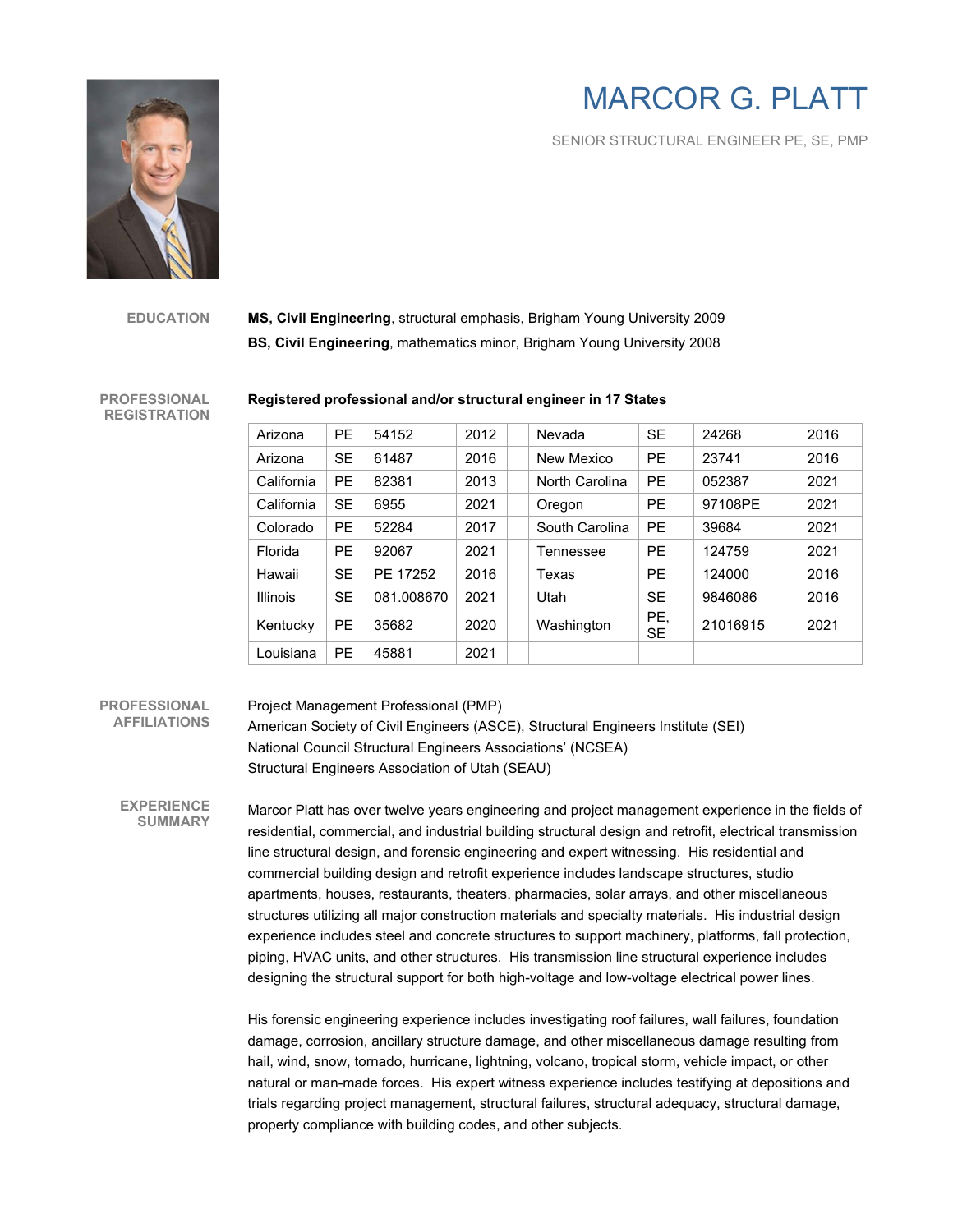**FORENSIC ENGINERING AND EXPERT WITNESS**

 2021 – Present Senior Structural Engineer **Precision Systems Engineering,** Sandy, UT

Performing forensic engineering services throughout the southwest United States and gulf coast, including Utah, California, Nevada, Colorado, and Louisiana. Projects include both single and multidiscipline studies involving structural engineering, civil engineering, mechanical engineering, electrical engineering, geotechnical engineering, surveying, and equine expertise.

2019 – 2021 Forensic Engineer and Expert Witness **Wright Engineers,** Chandler, AZ

Performed forensic engineering and expert witness services for projects in Arizona and California. For each project, performed one of more site studies, organized findings into one or more reports, and testified at depositions and trials, or will testify at upcoming trials. Examples include:

- *Expert witness regarding heavy moisture penetration at a residence in Thatcher, AZ***.** (http://www.jaburgwilk.com/jaburg-wilk-wins-unanimous-defense-verdict-for-usaa). Researched and reviewed weather data, existing deposition transcripts, cost estimates, reports, and other data. Prepared two reports. Performed diaphragm and shear wall deflection calculations. Testified at a deposition and on three occasions at the trial.
- *Expert witness at a hearing in San Francisco, California, before the California Public Utilities Commission, regarding a proposed transmission line by Southern California Edison for the Riverside Transmission Reliability Project*.

(http://docs.cpuc.ca.gov/SearchRes.aspx?docformat=ALL&DocID=329742188) Reviewed existing data requests, generated new data requests, and responded to opposing counsel's data requests. Researched pricing, engineering specifications, markets, material supply and availability, project management, geotechnical conditions, and other factors. Performed a statistical analysis and consulted with other experts. Prepared a report and issued an errata when errors in the consulting expert's data were discovered. Attended and testified at the three-day hearing.

- *Forensic expert to evaluate 27 city-issued violations at an apartment building in Phoenix, AZ***.** Performed three site studies and prepared three reports. Researched historical imagery, permit and violations history; reviewed existing and historical building codes including the IBC, IEBC, NEC, IFC, IFGC, and IMC; analyzed cable conduit and building structural properties; and researched manufacturing dates for steel sash and glass block windows and masonry units. Preparing to testify as an expert at upcoming municipal and federal trials.
- *Expert Witness regarding the structural adequacy of a builder wall between residence properties in Scottsdale, AZ***.** Performed a site study and prepared two reports regarding the wall's structural adequacy. Specified a repair solution involving carbon fiber reinforced polymer. Testified in deposition regarding findings and conclusions.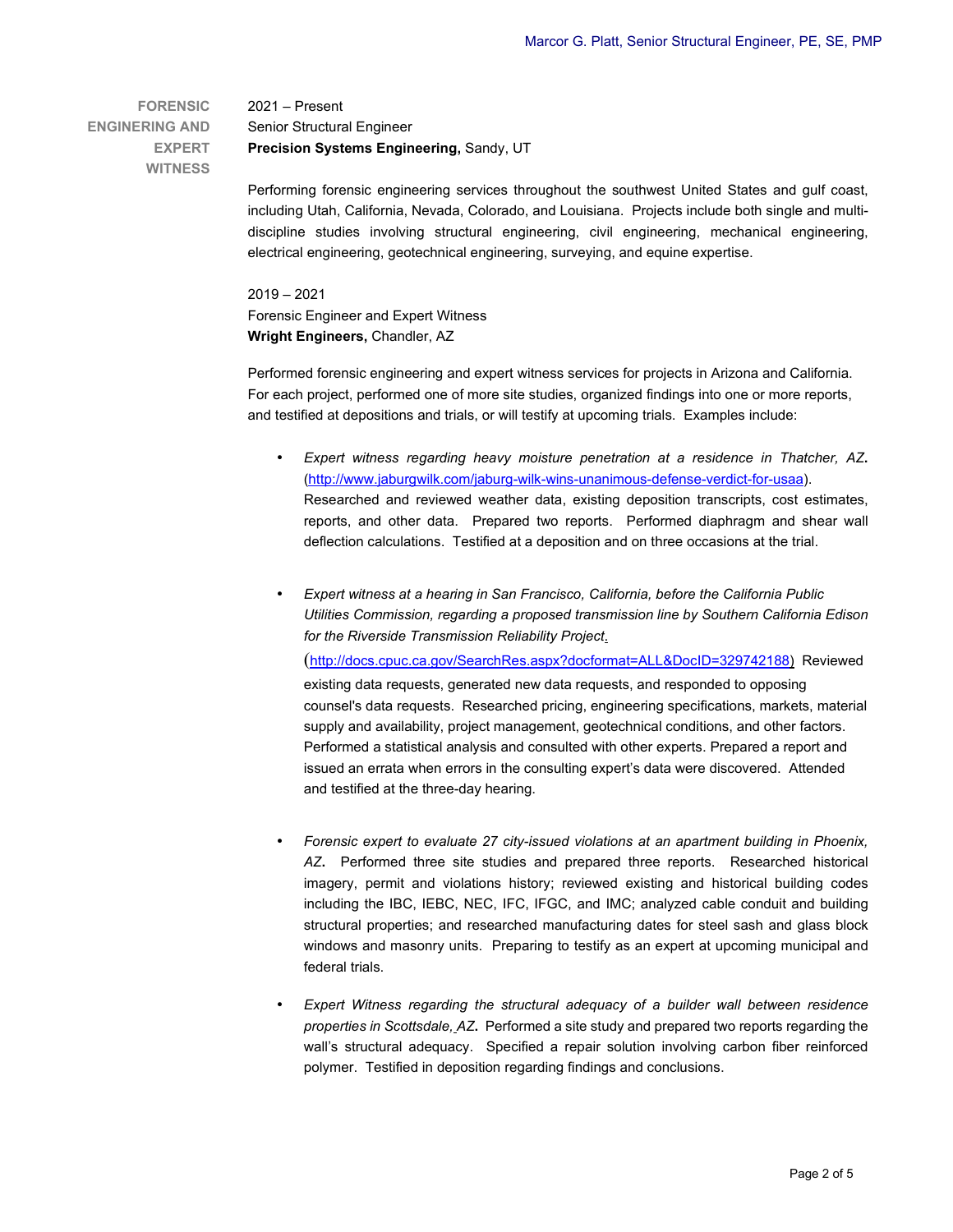**FORENSIC ENGINERING AND EXPERT WITNESS**

2016 – 2019 Forensic Engineer **Donan Engineering,** Gilbert, Arizona

Performed forensic engineering for over 500 projects in Arizona, California, New Mexico, Texas, Utah, Nevada, Colorado, and Hawaii. For each project performed an investigation; photographed evidence; took measurements; performed tests; researched applicable weather data including hail, wind, snowfall, rain, tornado, lightning, earthquake, and volcano; and submitted a report outlining methods, findings, and conclusions. Examples include:

- *Masonry fence wall failure, Buckeye, AZ:* Determined the masonry fence wall failure for several hundred feet of residential fence was due wind and the wall built according to an inadequate Maricopa County detail. Published findings in a company journal.
- *Holy Cross Church in Phoenix, AZ:* Evaluated the structural integrity of glulam beams supporting the church's existing roof, and found the beams to have been inadequately fabricated.
- *Residential structural Investigation, Rowlett, TX***:** Determined the cause of slab and wall cracks was due to a tornado having passed near but not through the property.
- *Retaining wall, Honolulu, HI***:** Determined the damage to the retaining wall was due to massive floods, and the impacts of tree trunks and boulders carried down the adjacent flooded canal.
- *Lodge in Big Bear, CA***:** Determined that destruction of the deck and damage to the roof trusses and a bearing wall were due to heavy snow causing a spruce fir tree to crash into the structure.
- *Residential water tank investigation, Island of Hawaii, HI***:** Determined that a residential water storage tank rusting and bursting was due to the tank lacking sufficient overflow piping pressure head to discharge major rain water.
- *Mobile home investigation, Williams, AZ:* Determined that blasting activities at a nearby rock quarry caused the home to shift at its foundation support*.*
- *Manufacturing facility, Tucson, AZ:* Evaluated roofs, walls, trash enclosures, roll-up doors, canopies, HVAC condenser fins, downspouts, and other metal surfaces for hail damage and for the approximate date of hail impact. Determined approximately half the damages occurred after a specific date.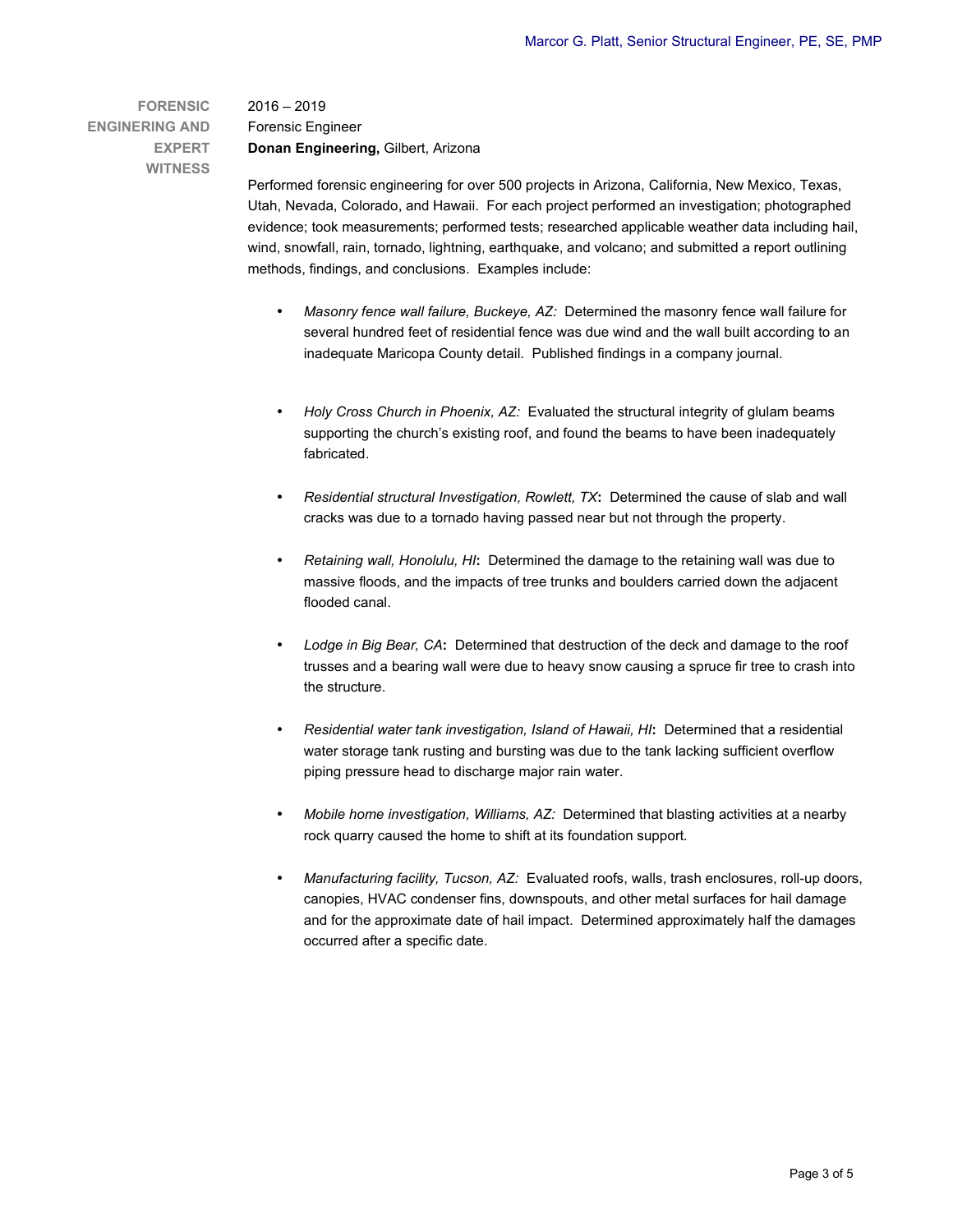**DESIGN ENGINEERING AND PROJECT MANAGEMENT** 2021 – Present Senior Structural Engineer **Precision Systems Engineering,** Sandy, UT

> Currently performing structural engineering for commercial (multi-story wood and steel apartments over post-tensioned concrete podium slabs) and industrial structures.

2015 – 2016; 2019 – 2021 Structural Project Manager **Wright Engineers,** Chandler, AZ and Irvine, CA

Performed engineering and project management for multiple structural projects throughout Arizona and California. Examples include:

- Retrofitted two post-tensioned elevated slabs of a four-story concrete and steel momentframe building in Scottsdale, AZ. Retrofits included fiber-reinforced polymer (FRP) sheets and concrete capitals.
- Designed a solar array over an existing courtyard in northern Phoenix, AZ utilizing unique parabolic steel arches supported on Teflon bearing pads on existing concrete tilt-up walls.
- Investigated and evaluated church buildings throughout southern California for seismic safety and providing overall recommendations for retrofits.
- Retrofitted commercial buildings in San Clemente and Bakersfield, CA which included a three-legged tower to cantilever over the existing roof of a masonry building.
- Worked with numerous large-operation bakeries for structural retrofits, evaluations, and improvements throughout the Phoenix, AZ metro area.
- Designed tapered masonry monument structures up to 24 feet in height at various locations in the Phoenix, AZ metro area.
- Designed Del Taco and Subway Restaurants, Cinepolis theaters, a Rite Aid pharmacy, and other buildings in multiple states utilizing special masonry shear walls and special steel moment frames.
- Designed steel support structure for cooling towers, modules, overhead fall protection, and other functions associated with large HVAC units.

2014 – 2015 Project Engineer **Patel Burica & Associates, Inc.,** Irvine, CA

Performed engineering and project management for multiple structural projects throughout Southern California. Examples include:

- Designed single-family residential models with multiple elevations and options.
- Designed sports/recreation structures including basketball hoops, baseball dugouts and backstops, and poles for field lighting.
- Developed a spreadsheet to facilitate design of masonry trash-enclosure structures.